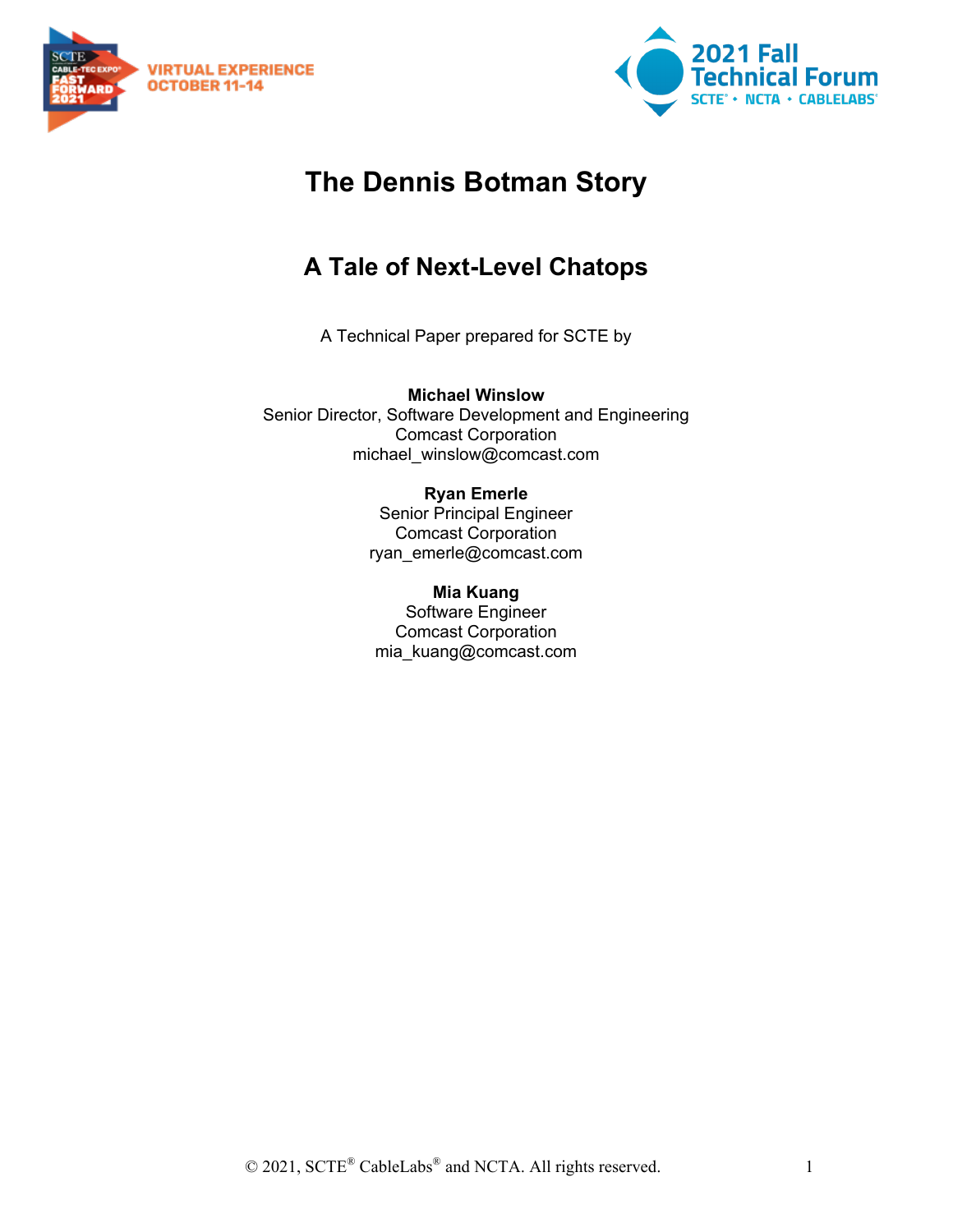

**Title** 



# **Table of Contents**

### Page Number

| 1 <sub>1</sub> |      |  |  |
|----------------|------|--|--|
|                | 1.1. |  |  |
|                | 1.2. |  |  |
| $\mathcal{P}$  |      |  |  |
|                | 2.1. |  |  |
|                | 2.2. |  |  |
|                | 2.3. |  |  |
|                | 2.4. |  |  |
|                | 2.5. |  |  |
| 3.             |      |  |  |
|                | 3.1. |  |  |
|                | 3.2. |  |  |
|                | 3.3. |  |  |
| 4 <sup>1</sup> |      |  |  |
|                | 4.1  |  |  |
|                | 4.2. |  |  |
|                | 4.3. |  |  |
| 5 <sub>1</sub> |      |  |  |
|                | 5.1. |  |  |
|                | 5.2. |  |  |
|                | 5.3. |  |  |
|                | 5.4. |  |  |
|                | 5.5. |  |  |
| 6.             |      |  |  |
|                | 61   |  |  |
|                | 6.2. |  |  |
| $7^{\circ}$    |      |  |  |
|                |      |  |  |
|                |      |  |  |
|                |      |  |  |

# **List of Figures**

| <u>Title and the contract of the contract of the contract of the contract of the contract of the contract of the contract of the contract of the contract of the contract of the contract of the contract of the contract of the</u> | <b>Page Number</b> |
|--------------------------------------------------------------------------------------------------------------------------------------------------------------------------------------------------------------------------------------|--------------------|
|                                                                                                                                                                                                                                      |                    |
|                                                                                                                                                                                                                                      |                    |
|                                                                                                                                                                                                                                      |                    |
|                                                                                                                                                                                                                                      |                    |
|                                                                                                                                                                                                                                      |                    |
|                                                                                                                                                                                                                                      |                    |

# **List of Tables**

| <b>Title</b> | <b>Page Number</b> |
|--------------|--------------------|
|              |                    |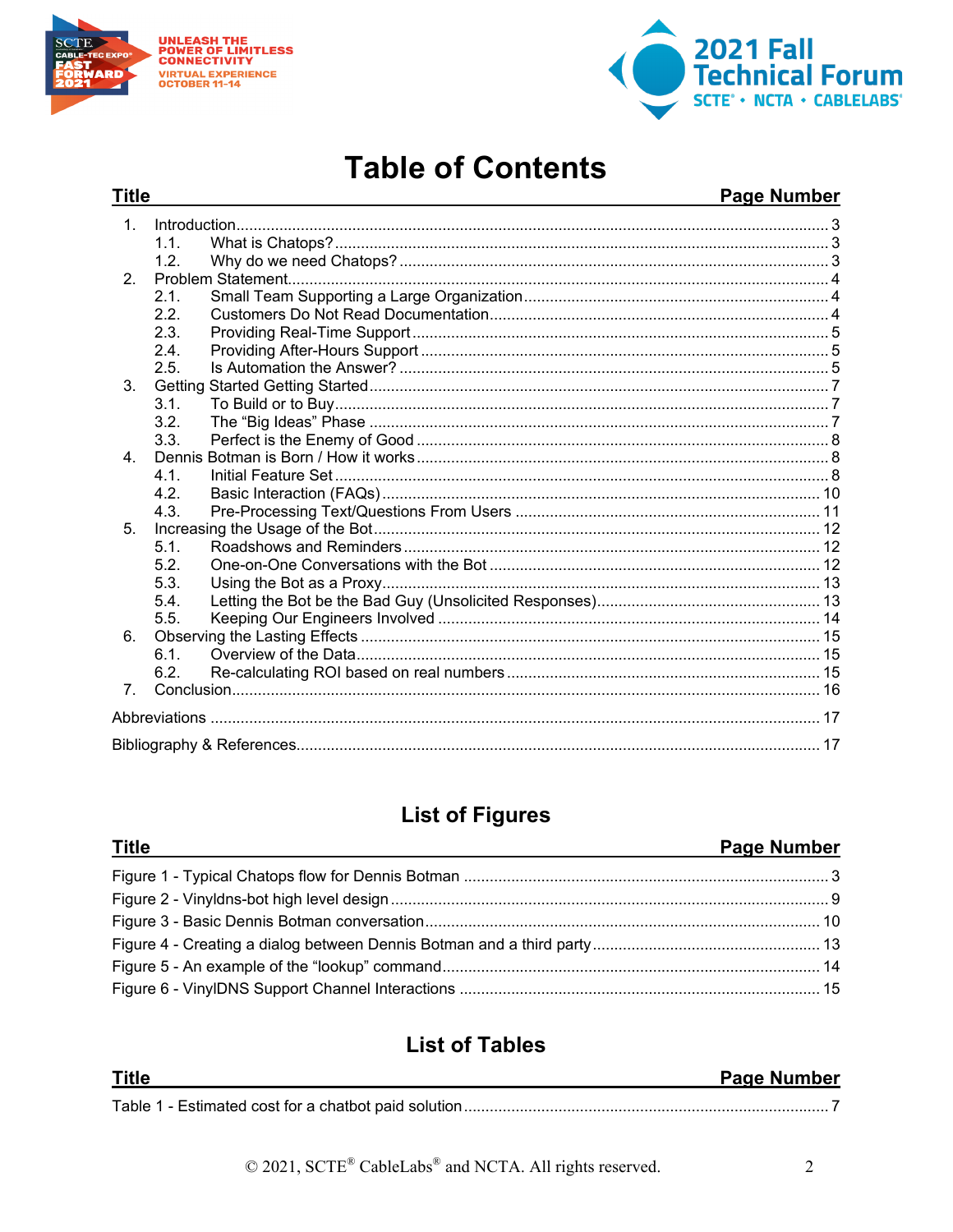



## <span id="page-2-0"></span>**1. Introduction**

What do you do when you have an amazing team and you want to make them even better? The 1995 Chicago Bulls added Dennis Rodman. Well, our team at Comcast created Dennis BOT-man: An automated Chatops bot that helped us re-imagine how we support our internal engineering teams.

#### <span id="page-2-1"></span>**1.1. What is Chatops?**

ChatOps is a collaboration model that connects people, tools, process, and automation into a transparent workflow (see Figure 1). With our Chatbot, Dennis Botman, we've taken an iterative approach to add functionality over time. As we will get into later in the paper, our primary objective is to connect people with knowledge resources like frequently asked questions FAQs and how-to documentation.



## **Figure 1 - Typical Chatops flow for Dennis Botman**

## <span id="page-2-3"></span><span id="page-2-2"></span>**1.2. Why do we need Chatops?**

To understand why we needed this level of automation, it helps to know the scale of the application we support.

Comcast's open-source domain name system (DNS) management tool, VinylDNS, allows millions of DNS entries to be controlled by hundreds of individual groups throughout the company (Cleary, 2020). This decentralized governance model is a marvel on its own. One software developer, Stephanie Hingtgen, described her team's usage of VinylDNS in the following way:

*"We leverage the VinylDNS system to instantly provision A and AAAA records for all new VIPs in our zone, as well as giving the user the ability to provision CNAME records. This was crucial for rolling out IPv6 VIPs in RDEI (Rapidly Deployed Elastic Infrastructure) so that users would have an easy way of remembering their VIP name."*

To ensure the reliability of this critical application, our group adopted a  $DevOps<sup>1</sup>$  $DevOps<sup>1</sup>$  $DevOps<sup>1</sup>$  model where our software engineers rotated to support the product. The primary means by which to engage our support team was by asking questions in our Slack support channel.

Before long, our support channel was filled with questions from our users; many of which were already answered in our support documentation. Valuable time that our engineers could have been spending developing new software and features were instead spent repeatedly answering the same basic questions. Something had to be done.

<span id="page-2-4"></span> $1$  DevOps is the combination of cultural philosophies, practices, and tools that increases an organization's ability to deliver applications and services at high velocity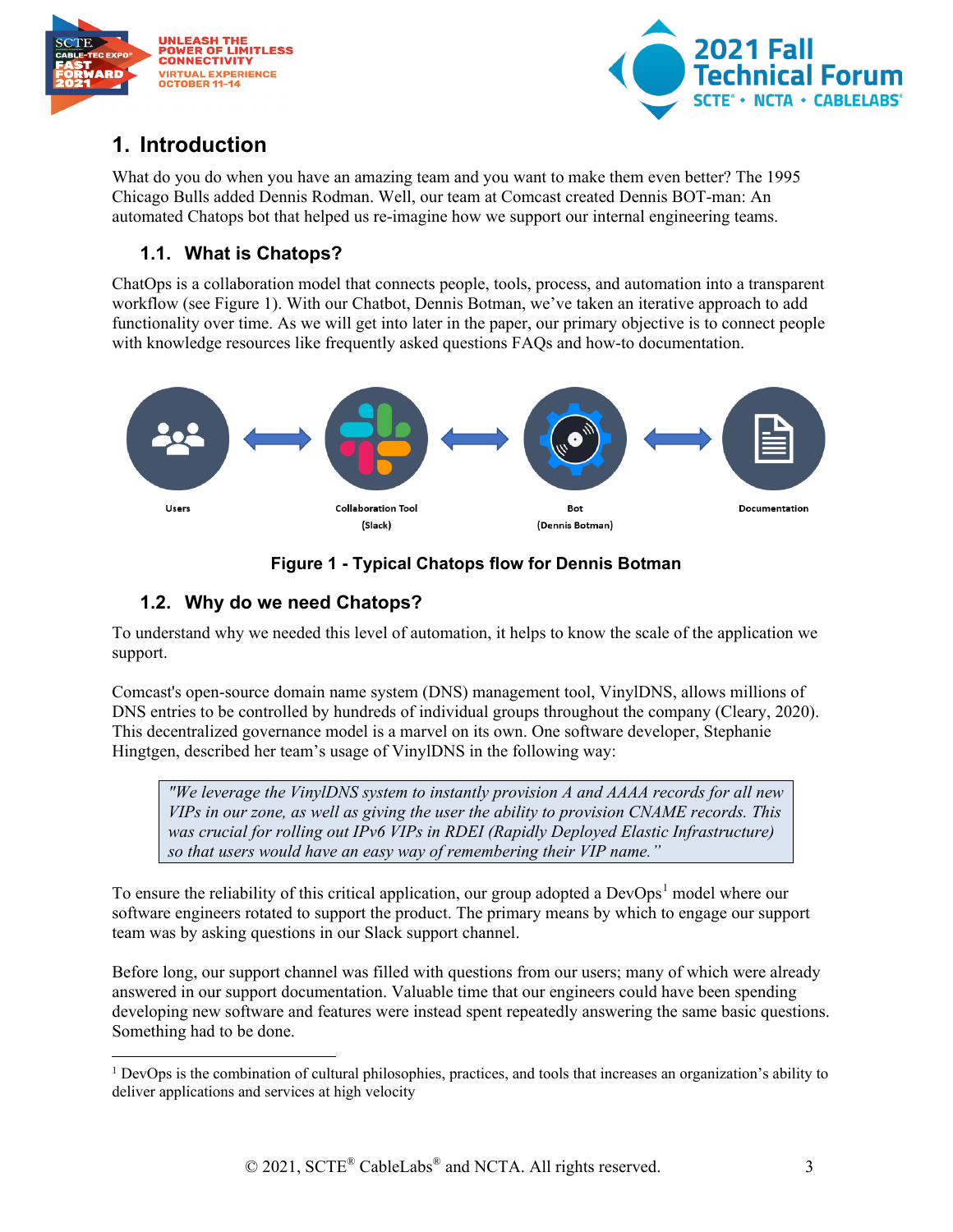



In this paper, we'll tell the story of how we coded and delivered Dennis Botman to be a true member of the support team. We'll explain how Dennis Botman was able to answer over 35% of the questions being asked in our support channel. We will show how adding powerful tooling within the bot allowed engineers all over the company to solve DNS issues instantly. And perhaps most fascinating, we will use metrics to demonstrate how our support bot empowered our users by arming them with a self-service mindset.

After reading this paper, if your team would like to take advantage of the features we developed in Dennis Botman, feel free to visit our open-source project on Github:<https://github.com/vinyldns/vinyldns-bot>

## <span id="page-3-0"></span>**2. Problem Statement**

### <span id="page-3-1"></span>**2.1. Small Team Supporting a Large Organization**

The world of DNS is massive. Everything that is on the internet, from servers to automated teller machines (ATM) machines to your smartphone, are all addressable by internet protocol (IP) addresses which are often mapped to DNS records.

When tasked with managing millions of these records, which service hundreds of teams throughout Comcast, we set out to build a service to enable users to manage their own records. Born out of the necessity to reduce time-to-market, VinylDNS is the user-facing service we created that enables selfservice for DNS.

What happens when thousands of users across hundreds of organizations suddenly have access to DNS records and the inherent complexity therein? They're going to have questions and they're going to need answers.

Suddenly, what was once a utopian dream of a self-sufficient, self-service, tool becomes a conduit to an influx of support requests. This deluge of questions simply shifted the burden and complexity of DNS management from the DNS engineering team to the VinylDNS service team.

Quickly we were scrambling to extricate ourselves from the critical path of thousands of users. To do so, we needed to find ways to offload our support personnel while still getting answers to the users and getting DNS records provisioned.

#### <span id="page-3-2"></span>**2.2. Customers Do Not Read Documentation**

One of the quickest and easiest ways to get answers for users was to thoroughly document the service. With VinylDNS, the service and its corresponding APIs and tooling were all thoroughly documented before even being released to users.

Documentation of every aspect of the system was written. Reams of documentation detailed every nuance of the service and its corresponding user interface. Months of writing and revising lead to a thorough reference of the system and its behavior.

The problem? Users unfortunately do not tend to read documentation. This isn't because users are lazy, or unwilling; they simply have more important problems to solve. As authors of a user-facing service, we cannot assume that we are the center of our users' universe. Our service is likely a small part of the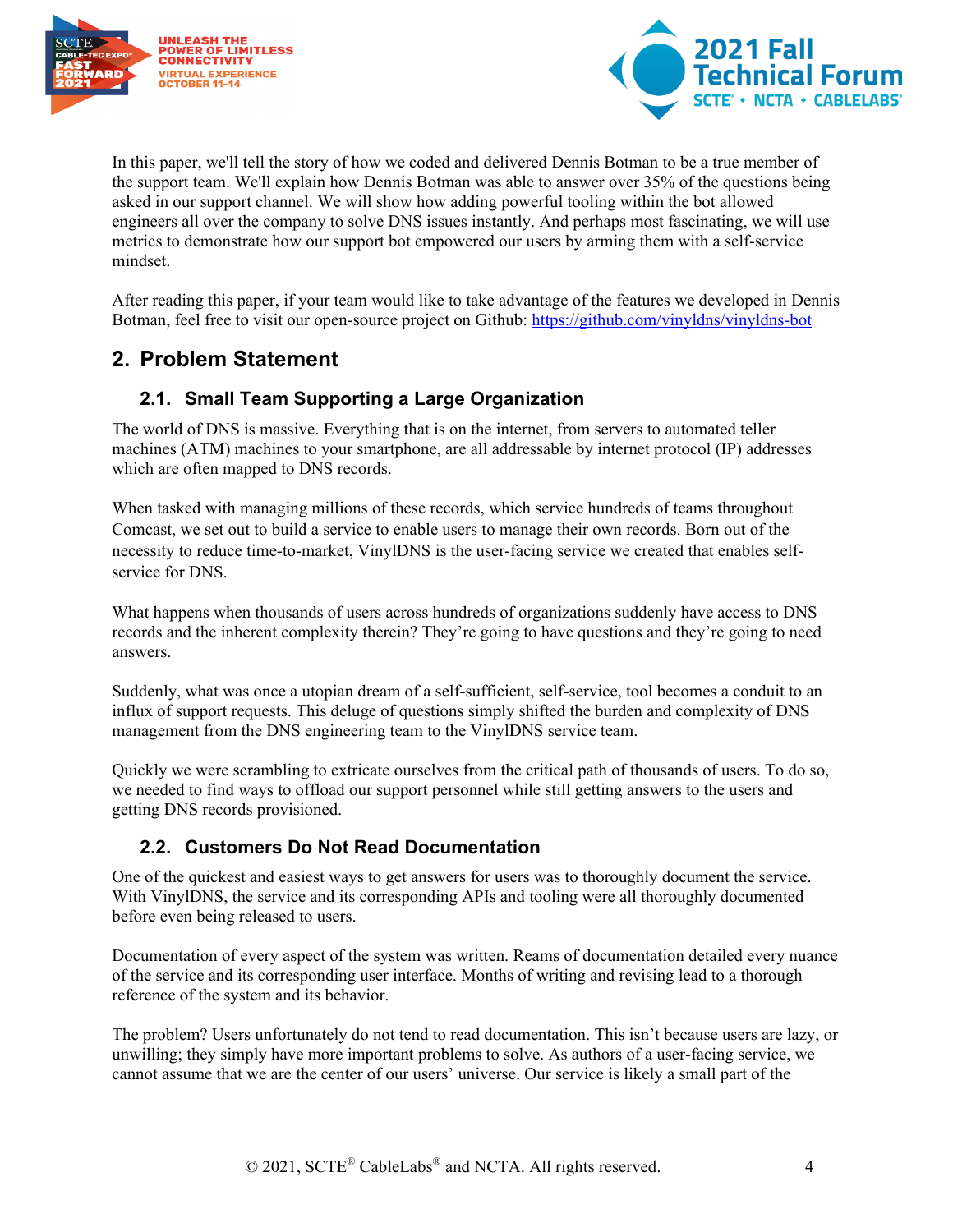



overall problem being solved, and as such we cannot expect thousands of users to take several hours to pore over reams of documentation.

#### <span id="page-4-0"></span>**2.3. Providing Real-Time Support**

In order to overcome this tendency to ignore the documentation, we needed to provide a means by which users could be directed to the subset of documentation that addresses their questions.

A logical next step was to provide real-time support. This entailed creating a channel in Slack where users could come and ask questions. The channel would be staffed by VinylDNS engineers who would help users get to their answers.

Upon establishing real-time support, the support personnel were inundated with questions. Among these were a set of questions that kept appearing. As such, the natural next step was to distill some of the documentation down into FAQs. The FAQs provided more direct answers and saved the users and support personnel time sifting through documentation.

While creating FAQs helped to reduce the influx of support questions, a pattern started to emerge. Users would come to the support channel, ask a question, and then a support person would find the relevant FAQ, copy the link, and paste it into the support channel as a response.

During this period, there were three to four engineers spending upwards of thirty percent of their time answering questions, searching the documentation on behalf of users, and pasting FAQ links into the support channel.

#### <span id="page-4-1"></span>**2.4. Providing After-Hours Support**

Our team monitored our Slack support channel for one week and discovered that 13% of the questions from our customers happened after hours. There is no guarantee that a chatbot would solve their problems, but our customers would have more options when our engineers are not available. A simple reminder of our on-call hours is better than no response at all.

#### <span id="page-4-2"></span>**2.5. Is Automation the Answer?**

It soon became clear that the repetitive nature of the real-time support that was being offered was untenable. We had engineers whose time is better spent improving the product than acting as glorified search engines.

When faced with repetitive tasks, there is a tendency toward automation. As engineers, we evaluated the landscape and began to consider how we might automate the repetitive task of searching documentation, copying links, and pasting them into the support channel.

The cost of automation is not free, however, so we needed to estimate the return-on-investment (ROI) for the automation.

The general formula for ROI *(Fernando, 2021)* is:

$$
ROI = \frac{Net Value of Investment}{Cost of Investment} \times 100\%
$$

© 2021, SCTE<sup>®</sup> CableLabs<sup>®</sup> and NCTA. All rights reserved. 5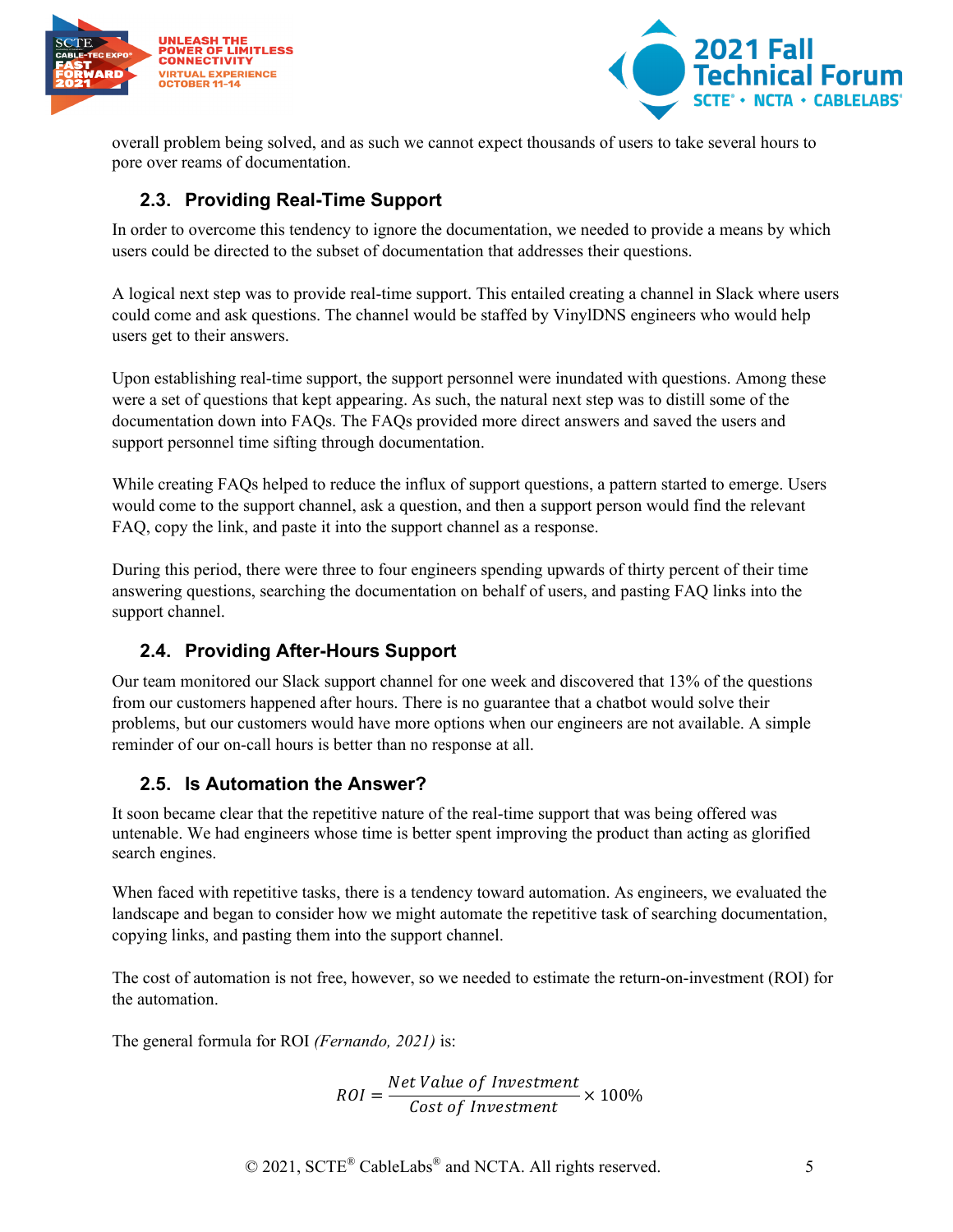



In the case of automation, our value and cost parameters are in units of time. As such, we can restructure the equation as follows:

$$
ROI = \frac{Time\ Saved - Time\ Spent}{Time\ Spent} \times 100\%
$$

This simple formula can be a bit deceiving, as Time Spent needs to include the initial time to build the automation plus all future time spent maintaining it. Similarly, Time Saved is also cumulative. Further, determining, or predicting, Time Saved can be challenging. In this case, we're focused on the estimated time saved by the predicted reduction in time spent on support duties. Time saved by reduction in human error, training personnel and other factors are not being considered.

For the purposes of calculating a value, we can limit the ROI projections and calculation to a discrete time period. For the following example, we limit the calculation to one year.

Assume we have three engineers spending 30% of their time supporting users. Given a 40-hour work week, we can calculate the support cost, in time, for a single week:

> Support Cost<sub>week</sub> = 3 engineers  $\times$  (40 hours  $\times$  30%) Support Cost<sub>week</sub> = 3 engineers  $\times$  12 hours Support  $Cost_{week} = 36$  hours

Let's assume that we can implement some automation in four weeks at 40 hours per week.

Automation  $Cost_{total} = 4$  weeks  $\times$  40 hours Automation  $Cost_{total} = 160$  hours

Let's further assume that our analysis indicates that the automation is projected to save 25% of our support personnel's total time.

> Automation Savings<sub>week</sub> = Support Cost<sub>week</sub>  $\times$  25% Automation Savings<sub>week</sub> = 36 hours  $\times$  25% Automation Saving $s_{week} = 9$  hours

If our cost of automation is a total of 160 hours, then we can calculate the ROI for a year:

$$
ROI_{year} = \frac{(Automation \, Savings_{week} \times 52 \, weeks) - Automation \, Cost_{total}}{Automation \, Cost_{total}} \times 100\%
$$

$$
ROI_{year} = \frac{(9 \text{ hours} \times 52 \text{ weeks}) - 160 \text{ hours}}{160 \text{ hours}} \times 100\%
$$

$$
ROI_{year} = \frac{468 \, hours - 160 \, hours}{160 \, hours} \times 100\%
$$

$$
ROI_{year} = \frac{308 \, hours}{160 \, hours} \times 100\%
$$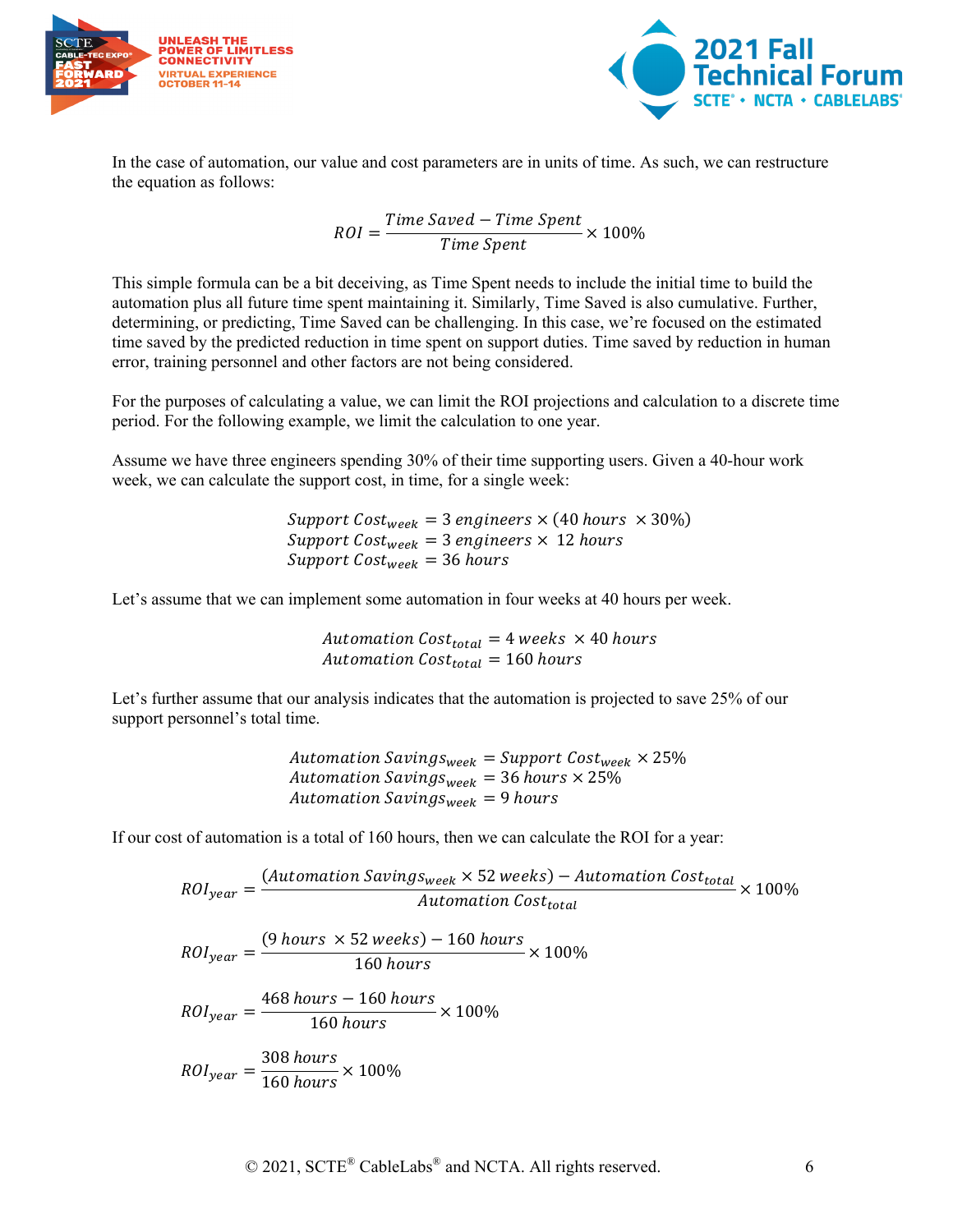



 $ROL_{year} \approx 192\%$ 

The resulting calculation shows that if we invest 160 hours in automation to recover 25% of the time spent performing support activities, we'll see a projected return of 192%. For every hour spent automating, 192% of that time is returned as time saved over a one-year period.

## <span id="page-6-0"></span>**3. Getting Started Getting Started**

## <span id="page-6-1"></span>**3.1. To Build or to Buy**

With an estimated ROI of 192%, we were confident that we were going to take steps toward automation. But before deciding to invest our engineering time to creating a custom chatbot for our internal customer base, we did some initial research on the costs of purchasing a solution. We found that adopting a chatbot service can possibly get quite costly.

<span id="page-6-3"></span>According to mobilemonkey.com (MobileMonkey, 2021), once you factor in the cost of the platform along with the salary related costs for setup, development, and maintenance, you could be paying over \$60k in the first year alone.

|                                            | In-House Chatbot Costs                    | <b>Agency Chatbot Fees</b> |
|--------------------------------------------|-------------------------------------------|----------------------------|
| <b>Chatbot Software Platform</b>           | \$50-\$500/month                          | \$50-\$500/month           |
| Chatbot Setup and<br>Development           | Salaries (5-100 hours of work)            | \$500-\$2,500              |
| Ongoing chatbot support<br>and maintenance | Salaries (0-10 hours of work per<br>week) | \$50-\$5000/month          |

#### **Table 1 - Estimated cost for a chatbot paid solution**

We decided it would be better to develop our own bot using opensource solutions and allowing our engineers to solve our specific problems. We chose to start with the Github's Hubot Framework (Metz, 2015) which is written in CoffeeScript and node.js. Hubot handles basic chat communication, which saved us a lot of time. But we required much more intelligence built into our bot if it was going to be useful. We would need to extend the functionality of Hubot, but by how much?

#### <span id="page-6-2"></span>**3.2. The "Big Ideas" Phase**

During our initial brainstorming sessions, one thing that the team insisted was that the bot should be conversational rather than a glorified command line interface (CLI). This aspect did cause some team members to really think BIG:

- "We need to learn natural language processing / understanding (NLP/NLU)."
- "We cannot do this without artificial intelligence."
- "Machine learning is essential."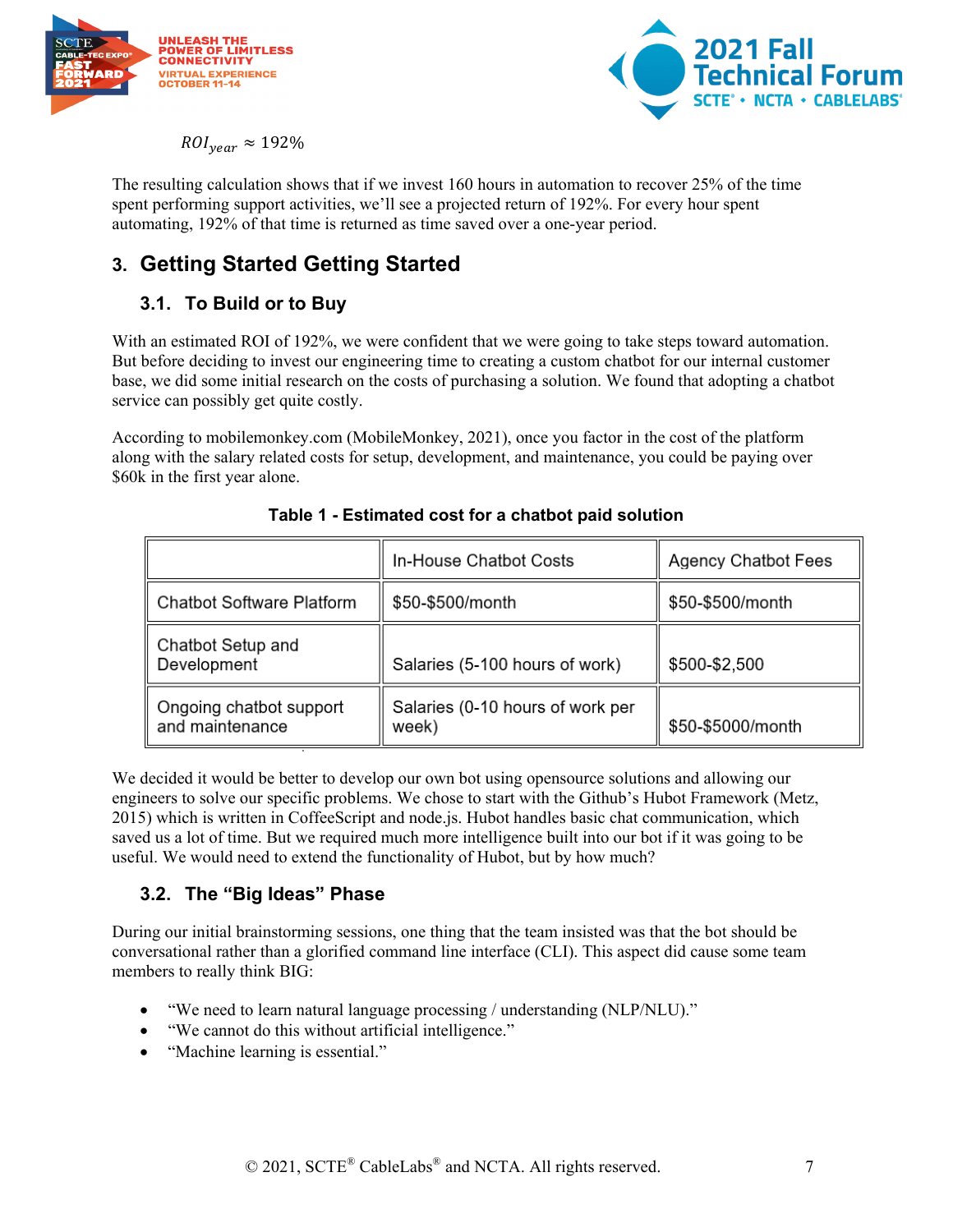



After several meetings that appeared to get us no closer to a starting point, the team began to lose interest. It was starting to feel like this task was simply too large an undertaking. As discussed in section 2.5 (Is Automation the Answer?), there just did not seem to be enough value to justify this level of effort.

Our problem was that we were trying to design the perfect system right from the planning phase. The sheer size and complexity of the solution we were proposing was putting us in a state of analysis paralysis. We would either need to narrow our scope or scrap the idea all-together.

### <span id="page-7-0"></span>**3.3. Perfect is the Enemy of Good**

Anyone who has ever read Stephen R. Covey's best-selling book **7** Habits of Highly Effective People (Covey, 1989) will tell you that to "begin with the end in mind" is critical. But be careful not to misconstrue this message with the idea that everything must be known and understood before beginning work on a software project. There are so many benefits to be had by taking an iterative approach.

In a 2019 article published by Forbes on the topic of Machine Learning projects, they state that "87% of projects do not get past the experiment phase and so never make it into production" (Dans, 2019). This is because software development teams far too often attempt to "boil the ocean" rather than identifying bitesized chunks of functionality to deliver fast. It is better to have a product mindset and get users to begin interacting with your software in order to give valuable feedback.

If we wanted to be a part of the 13% of projects that actually see production, we were going to have to focus on the core problem we are trying to solve. We decided to clearly state our purpose and simplify our initial feature set. Once we were able to agree on a small set of essential requirements, Dennis Botman was ready to come to life!

## <span id="page-7-1"></span>**4. Dennis Botman is Born / How it works**

#### <span id="page-7-2"></span>**4.1. Initial Feature Set**

We decided on the following technical requirements:

- The bot will be available in 0..n Slack support channels
- The bot can accept free text "interactions" as well as exact-match "commands"
- The bot can respond with answers to FAQs
- The bot can respond with links to support documentation and real-time dashboards
- Users can have direct message (DM) conversations with the bot
- The bot MUST log all interactions with the bot (to improve support)

A high-level design of our implementation is shown in Figure 2.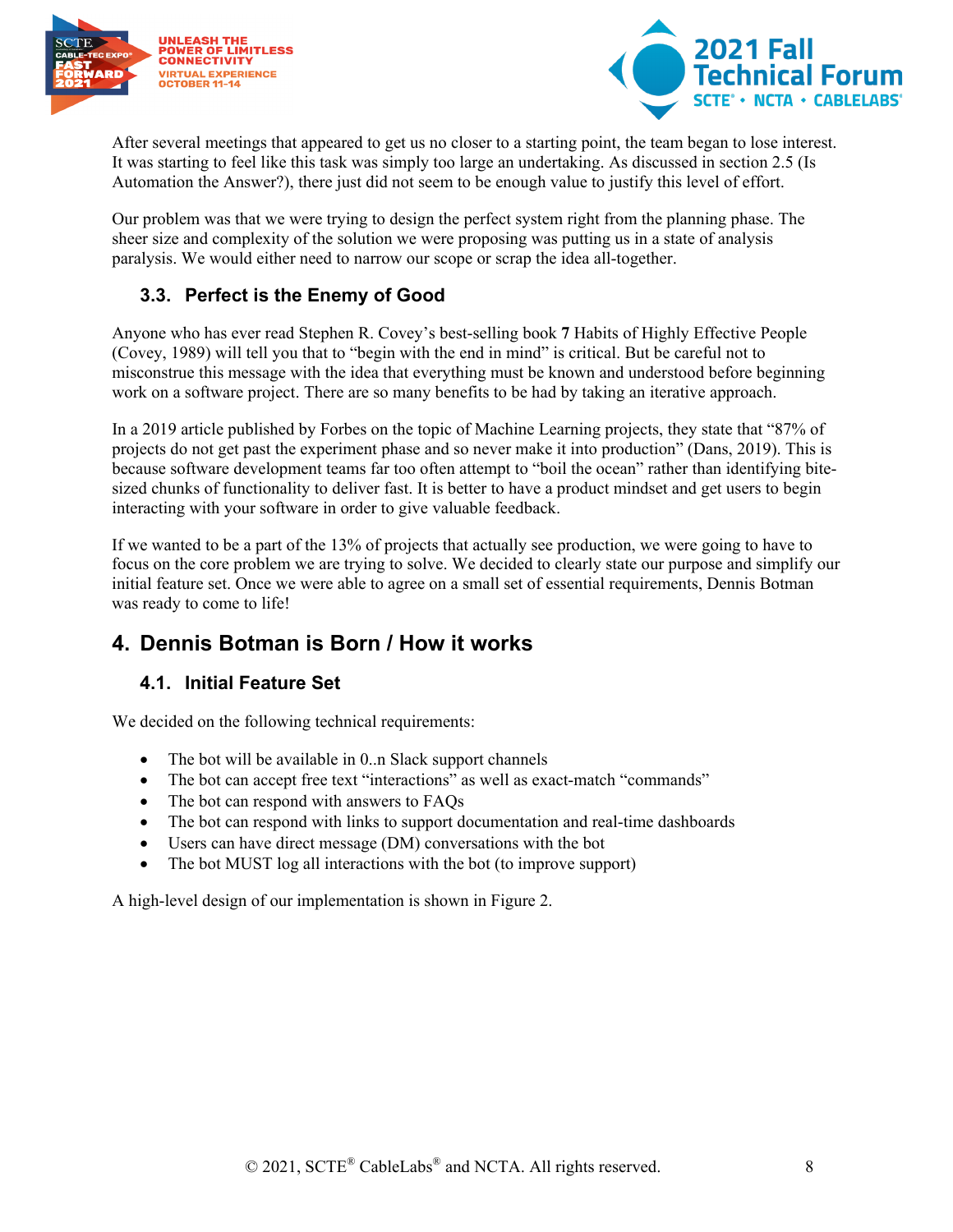





<span id="page-8-0"></span>**Figure 2 - Vinyldns-bot high level design**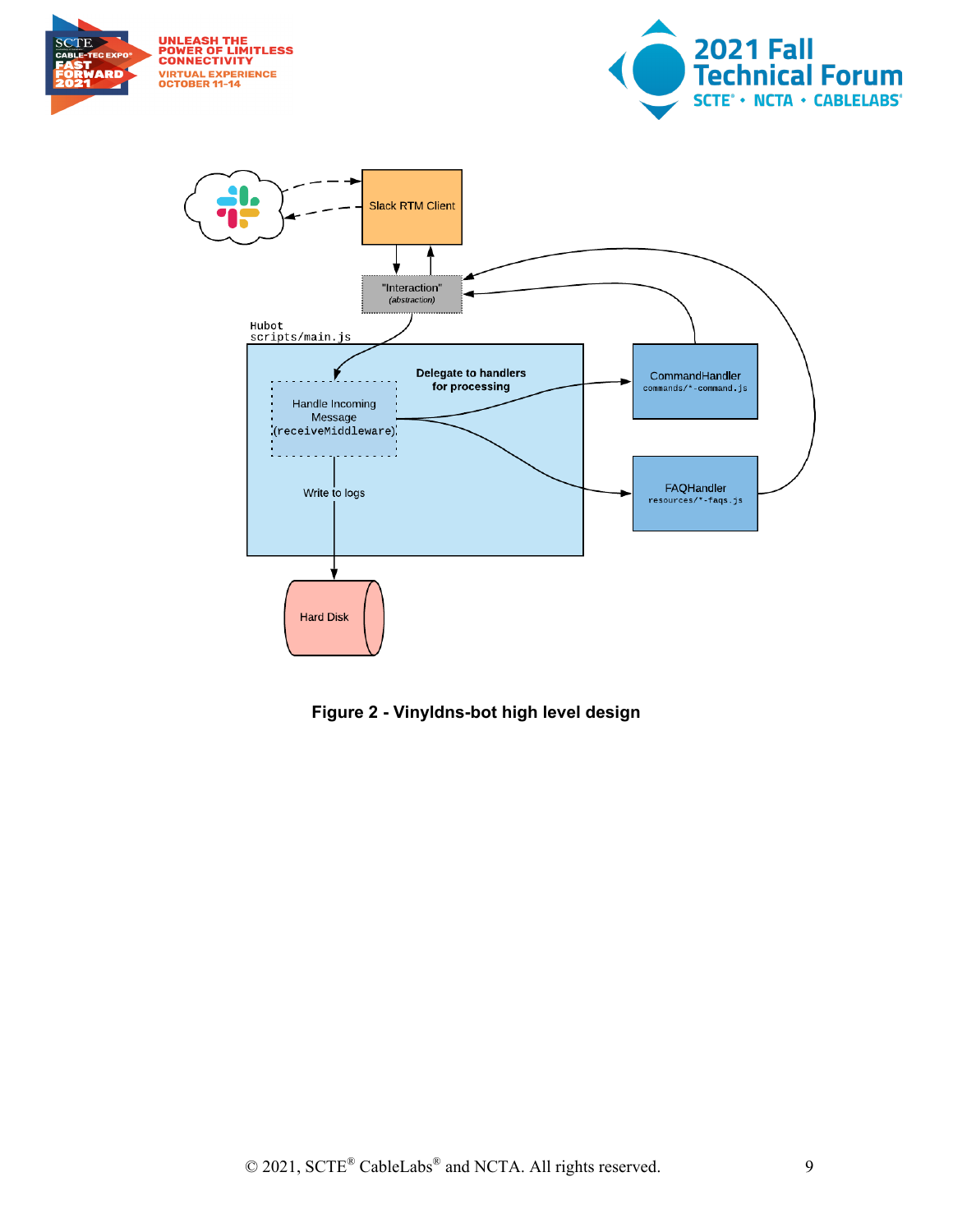



#### <span id="page-9-0"></span>**4.2. Basic Interaction (FAQs)**

Figure 3 shows a common example of a user interacting with Dennis Botman.



#### **Figure 3 - Basic Dennis Botman conversation**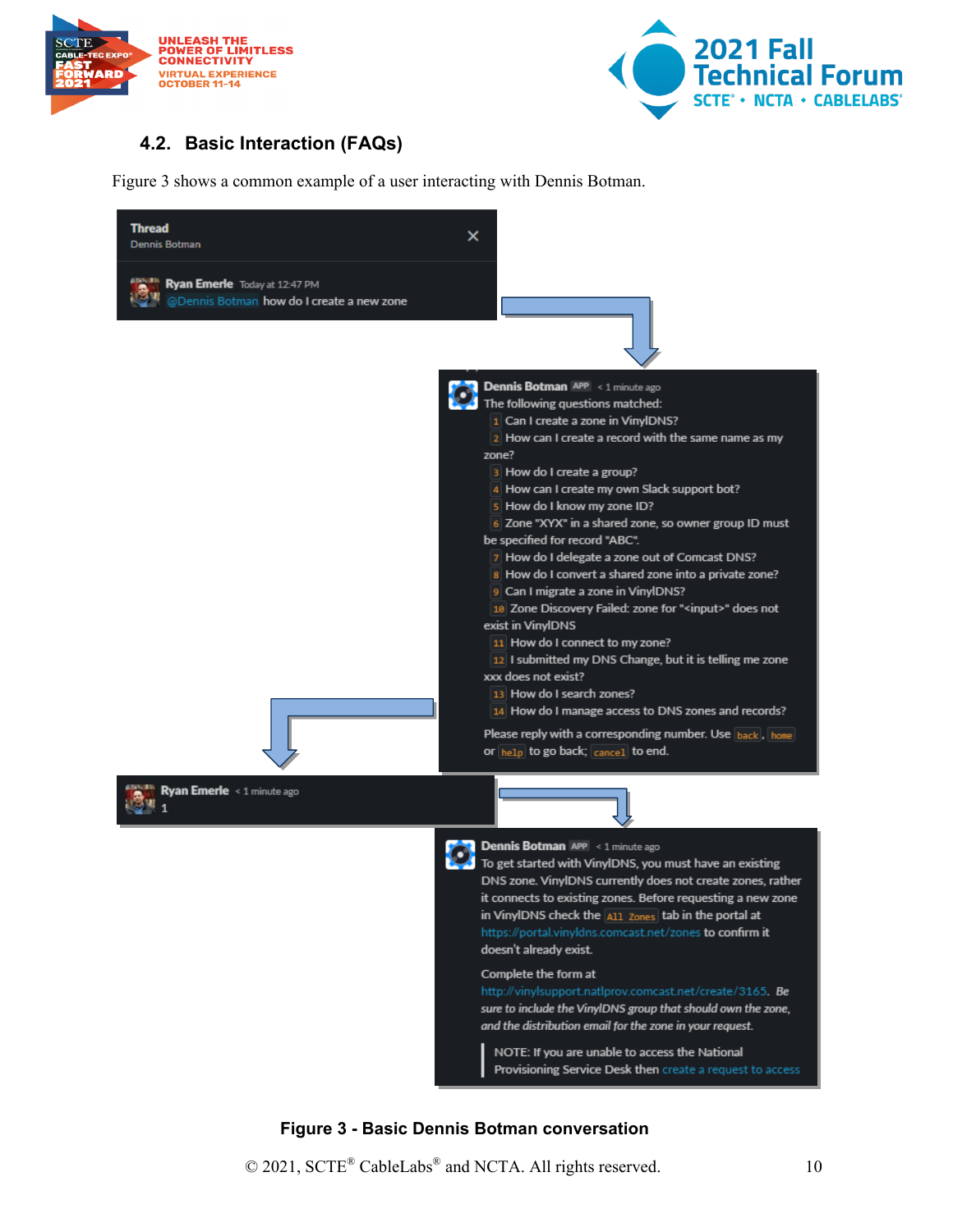



## <span id="page-10-0"></span>**4.3. Pre-Processing Text/Questions From Users**

Users can interact with Dennis Botman by asking any question via direct messaging or in a Slack channel. Dennis Botman can process a user's question by searching through a set of FAQs files and return a subset of matched questions.

While the Hubot Framework handles the directing of traffic between the user and the bot, we still had to program the logic in determining how the incoming questions were processed. To do this, we utilized some common techniques around "Text Cleaning" and "Pre-Processing."

The bot pre-processes a user's input and extracts meaningful words. Then it performs the search for matching words from all the FAQs in the repository. Any FAQ that has one word or more matched is a candidate. Each FAQ is presented as a question form itself, with hidden extra terms that can be used to match with user input, and exclusion terms to be removed from the search. Depending on the number of matched questions, the number of matched meaningful words in each question, and the configured limit for number of results, the search will return a list of FAQs in a specific ranked order. If there is only a single match, the response to that FAQ will be provided directly. If there are multiple possible matches, the user will be prompted to choose from them using an enumerated response.

Using the example question from above, let's step through how Dennis Botman interprets the input:

#### **Starting String:**

*"How do I create a new zone?"*

#### **Step 1: Convert text to lowercase**

Converting all the incoming request text to lowercase allows us to do exact string comparisons against our library of FAQs given that we also convert the library to lowercase strings.

• result: *"how do i create a new zone?"*

#### **Step 2: Remove unwanted characters**

Special characters and punctuation can cause our results to be inaccurate. It helps to scrub the incoming text of any characters that may be troublesome.

• result: *"how do i create a new zone"*

#### **Step 3: Remove stop words**

Stop words are words which are filtered out before or after processing of natural language data (text). Words like "a", "do", and "is" are considered "stop words." We maintain our own list of stop words to increase our chances of getting a high-confidence result to our text search.

• result: *"create new zone"*

#### **Step 4: Tokenization**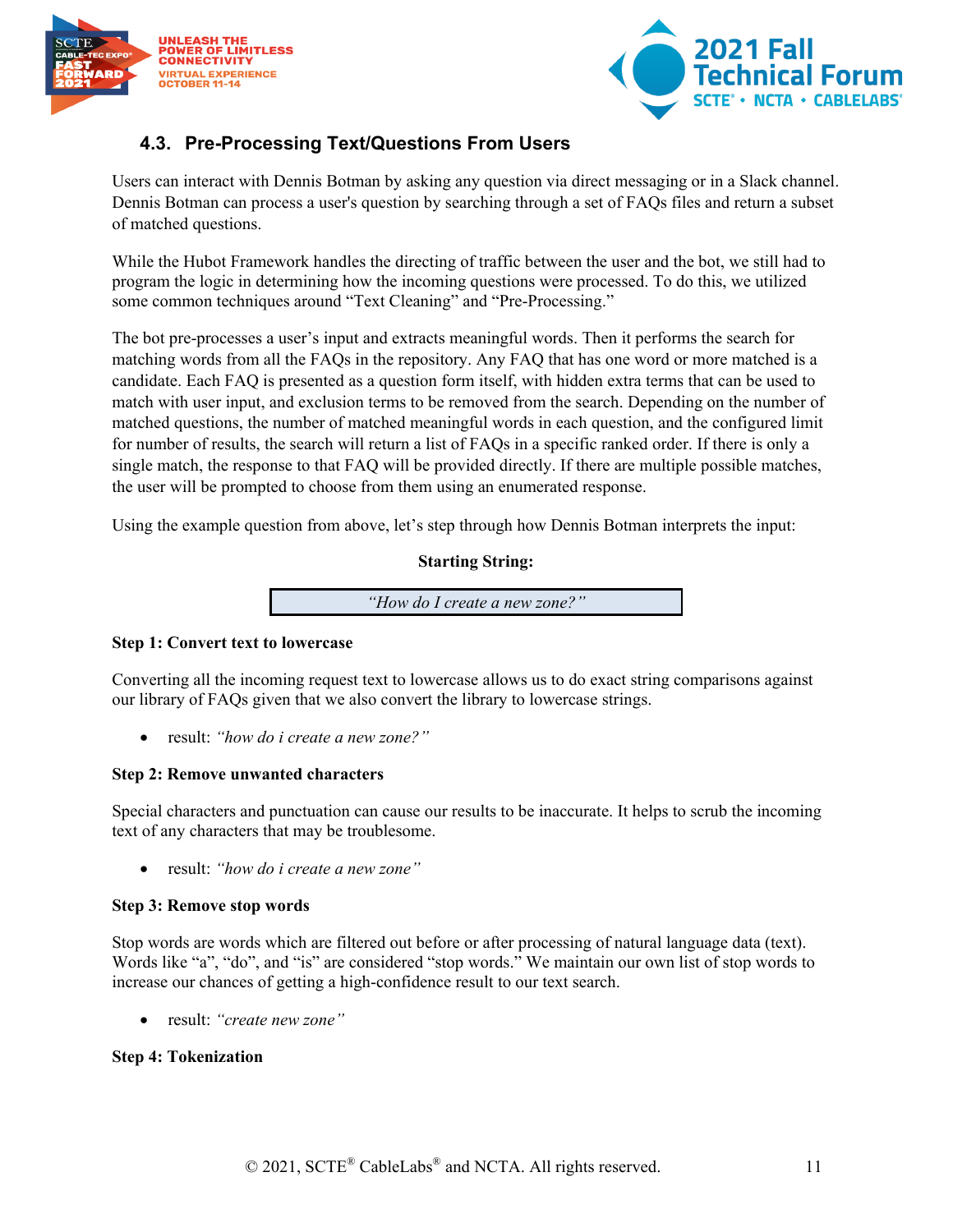



Tokenization (in lexical analysis) is the process of demarcating and possibly classifying sections of a string of input characters. In other words, we separate each word in our string so that they may be used individually. This will help create the word match count needed for the final step.

• result: [*"create", "new", "zone"*]

#### **Step 5: Ranking**

By counting the number of matches that we have of our tokenized words within our library of FAQs, we can rank the confidence of our results. You can clearly see why the most relevant results appear highest in our list.

- "Can I **create** a **zone** in vinyldns?" (2 matches)
- "How can I **create** a record with the same name as my **zone**?" (2 matches)
- "How do I **create** a group?" (1 match)

## <span id="page-11-0"></span>**5. Increasing the Usage of the Bot**

#### <span id="page-11-1"></span>**5.1. Roadshows and Reminders**

In order to realize the benefit of our investment of time into creating a bot to automate support of the VinylDNS service, we need our users to engage with the bot. Not only must users engage with the bot, but they must also be able to get the answers they're looking for, so that they do not require human intervention.

The first step in increasing engagement is a logical one – tell the users that the bot exists. After initial development of the bot, the VinylDNS team found opportunities to speak at internal conferences in order to raise awareness across organizations. Through technical conferences and demonstrations, we were able to promote the existence of the bot and its many benefits.

While we evangelized the bot across multiple organizations, we also needed to bring attention to the bot where support was happening – in our Slack channel. To do so, we tackled the low-hanging fruit first. We simply added details about the bot in the channel topic. The channel topic is the place where users can find information about the channel and the various resources offered.

While include the bot in the channel topic was essential, it did not draw immediate attention to the bot. So, in order to supplement this, we added a daily "message of the day." This is a message that is posted to the support channel every morning. The message is posted by the bot itself and it details the existence of the bot, how to use it, and other details about the support channel.

With the addition of the "message of the day" we saw a marked increase in bot interaction. However, on occasion, the message of the day would be scrolled out of view by support discussions. As such, we also added a notification for all users who first join the support channel. Upon joining, new users receive a message detailing the existence of the bot and how to interact with it to get answers.

#### <span id="page-11-2"></span>**5.2. One-on-One Conversations with the Bot**

After making a concerted effort to promote the existence of the bot, we needed to find ways to encourage users to interact with it.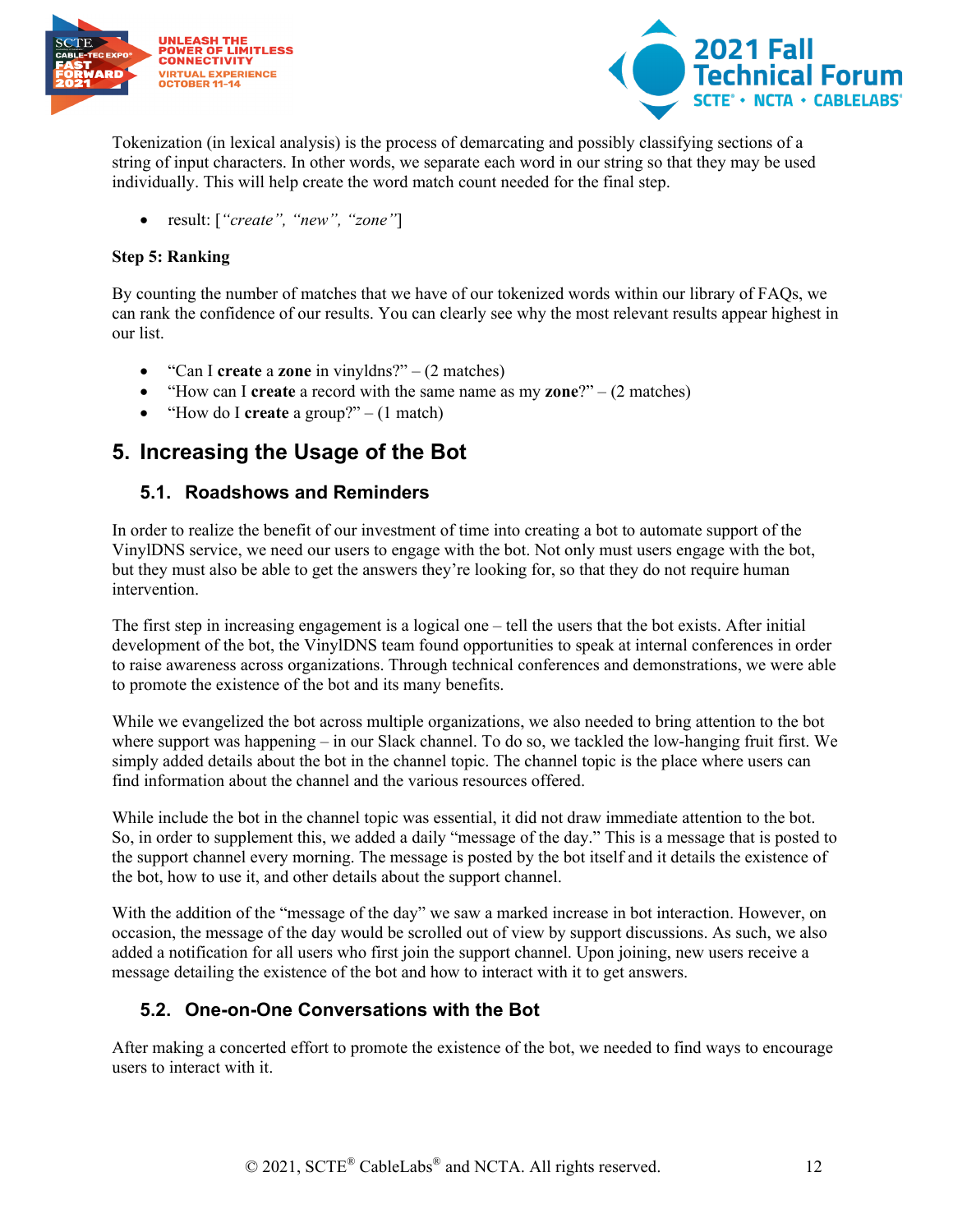



First, we wanted to reduce the anxiety of users experimenting with a bot in a Slack channel with over 1,000 users. As such, one of the first features we added was the ability to DM the bot. This allowed users to interact with the bot in a private channel, independent of the main support channel. All the functionality remains the same; the only difference is that the experimentation is not broadcast to the wider community.

### <span id="page-12-0"></span>**5.3. Using the Bot as a Proxy**

As Albert Einstein once said, "[E]xample isn't another way to teach, it is the only way to teach." With that in mind, we wanted to encourage usage of the bot by interacting with it ourselves. To do this, instead of copy-and-pasting links to FAQs on our documentation website, we issued commands to the bot on behalf of the user.

To further extend this concept, we added a special command: "for <user>". This allows support personnel to issue commands on behalf of another user but establish a dialog between the bot and that user (see Figure 4).





#### <span id="page-12-1"></span>**5.4. Letting the Bot be the Bad Guy (Unsolicited Responses)**

This feature was the result of collaboration with engineers in other groups, namely the groups that manage the DNS servers. One issue that they identified is that users would often create a support ticket for some DNS change, then immediately go to the real-time support channel and ask about the status.

In order to reduce the need for human intervention when a ticket was already created, we introduced the concept of "unsolicited messages". Unsolicited messages are messages sent by the bot that are not the result of a user interaction with the bot. As an example, a user might come to the support channel and say, "I created a ticket XYZ-123, can someone take a look?" The bot uses pattern matching to detect the presence of a ticket number, and automatically responds to the requestor with a message letting them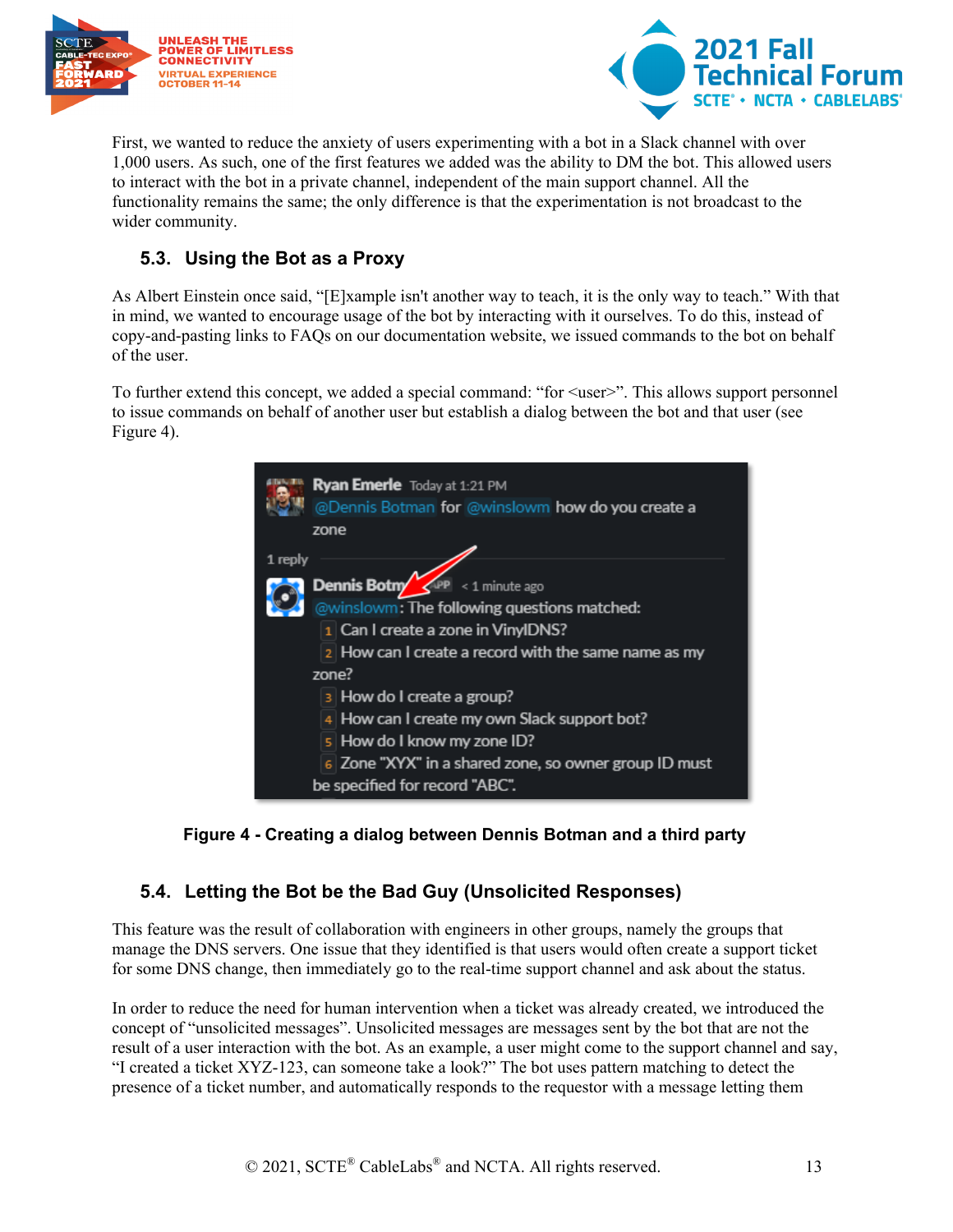



know that the ticket will be addressed in the order in which it was received and no further action is required on their part.

#### <span id="page-13-0"></span>**5.5. Keeping Our Engineers Involved**

Once user engagement began to increase, we found additional opportunities to add functionality. Instead of simply providing answers to questions, the bot could also retrieve data from external sources in order to answers questions.

Keeping engineers involved in the automation of support activities was the key to making the bot more useful and, as a result, better equipped to resolve user questions without human intervention.

An example is the addition of a "lookup" command. This command queries the DNS backend servers to return record resolution details back to the user (see Figure 5). This is in lieu of asking the user to use cryptic command line utilities to query DNS resolvers. In the case of "lookup," the user could simply message the bot "lookup <FQDN>" (where FQDN is a fully qualified domain name; e.g., "lookup www.comcast.com"). The result is a human-readable DNS lookup.



**Figure 5 - An example of the "lookup" command**

Similar types of commands were added that increased the utility of the bot and reduced the prerequisites required of users trying to interact the DNS services.

Engagement with a wider community proved to be invaluable. Through collaboration with engineers across multiple organizations we were able to significantly increase the ability for users to get to answers more quickly.

Seeing the power of collaboration in action, and given that VinylDNS is an open-source project, we opensourced the VinylDNS bot code as well. Through greater exposure we hope to evolve the project to meet the needs of larger and more diverse audiences.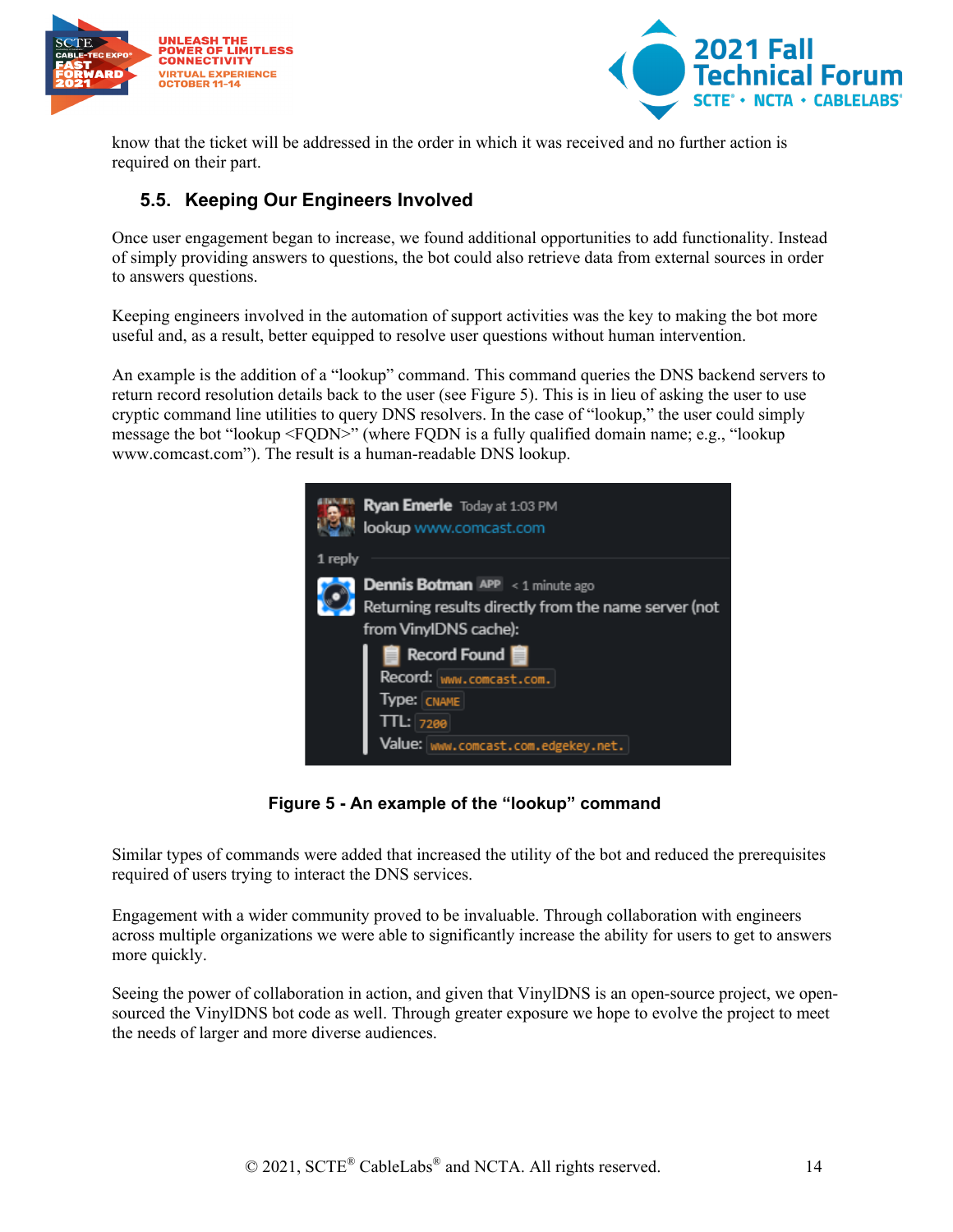



# <span id="page-14-0"></span>**6. Observing the Lasting Effects**

#### <span id="page-14-1"></span>**6.1. Overview of the Data**

Determining the impact of our conversational chatbot would require us to log every interaction. This enables us to compare the number of times our internal customers were able to get the answers they needed without requiring human involvement. In addition to being able to put these results into buckets of human versus bot support, we were also able to determine exactly how our customer prefer to interact with the bot (see Figure 6).

The following results were over a 30-day period:

- 711 total interactions
- 347 interactions with the bot
- 260 of those were direct messages
- 7 of those were unsolicited



**Figure 6 - VinylDNS Support Channel Interactions**

<span id="page-14-3"></span>According to our findings, total bot interaction was at 49% as opposed to 51% interactions with humans. This number alone does not tell us if our users were able to get to the answers they were looking for with each bot interaction. So we did a little more research.

By reviewing the users and time stamps associated with the 347 interactions with the bot, we investigated how many times those users subsequently returned to the support channel to get answers from a human. We found that 271 (78%) of those interactions required no human follow-up.

#### <span id="page-14-2"></span>**6.2. Re-calculating ROI based on real numbers**

Automation Cost: Our initial time spent to develop Dennis Botman was approximately three weeks of one full-time engineer and one part-time engineer. It should be noted that we do spend small amounts of time on a continual basis to maintain the bot, but our initial time invested was less than a month.

1.5 engineers x 40 hours x 3 weeks = 180 hours of initial Automation Cost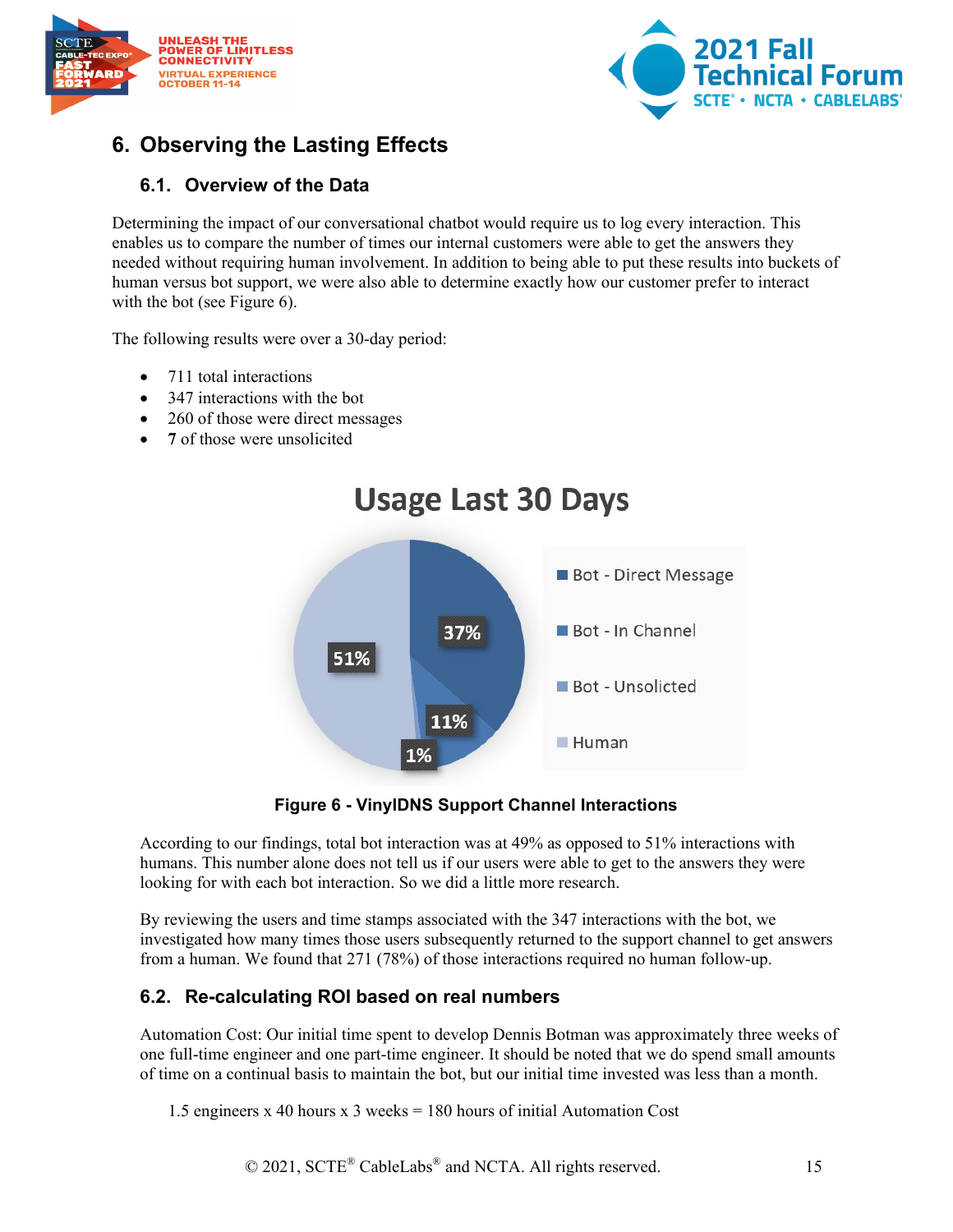



Automation Saving: Using the statistics we gathered from the logs, we can replace our assumed time savings (25%) with the actual time savings we've observed from actual interactions with Dennis Botman.

271 bot handled requests (no human) / 711 total interactions = 38% Automation Saving

If our Support Cost remains constant at 36 hours and we multiply that by 38% instead of 25%, we get the following:

> Automation Savings<sub>week</sub> = 36 hours  $\times$  38% Automation Saving $s_{week} = 14$  hours

If our cost of automation is a total of 180 hours, then we can calculate the ROI for a year:

 $\textit{ROI}_{year} = \frac{(\textit{Automation Savings}_{week} \times 52 \textit{ weeks}) - \textit{Automation Cost}_{total}}{\textit{Automation Cost}_{total}} \times 100\%$  $\textit{ROI}_{\textit{year}} = \frac{(14 \textit{ hours } \times 52 \textit{ weeks}) - 180 \textit{ hours}}{180 \textit{ hours}} \times 100\%$  $ROI_{year} = \frac{728 \, hours - 180 \, hours}{180 \, hours} \times 100\%$  $ROI_{year} = \frac{548 \; hours}{180 \; hours} \times 100\%$  $ROI_{year} \approx 304\%$ 

## <span id="page-15-0"></span>**7. Conclusion**

Software engineers solve some of the most complex problems for our customers every day to improve their product experience. Far too often, we do not use those same skills to solve our own problems to make our engineering experience more enjoyable and productive. We simply accept that tasks like on-call support, status reporting, deployments, and testing are things that have to be done manually in addition to our development tasks.

With Dennis Botman, we did more than simply play around with a Chatbot as a side-project. We, in essence, created another teammate. A teammate that could make all of our jobs easier, but only after we spent time training it, as well as making our customers comfortable with getting help from a bot. In the end, we were able to free up more time to tackle larger, more interesting problems.

Tasks to improve engineering efficiency can have a huge impact on how you grow and operate your engineering teams. Setting aside time for your engineers to solve their own problems should always be looked upon as an investment of time or resources that carries many beneficial outcomes.